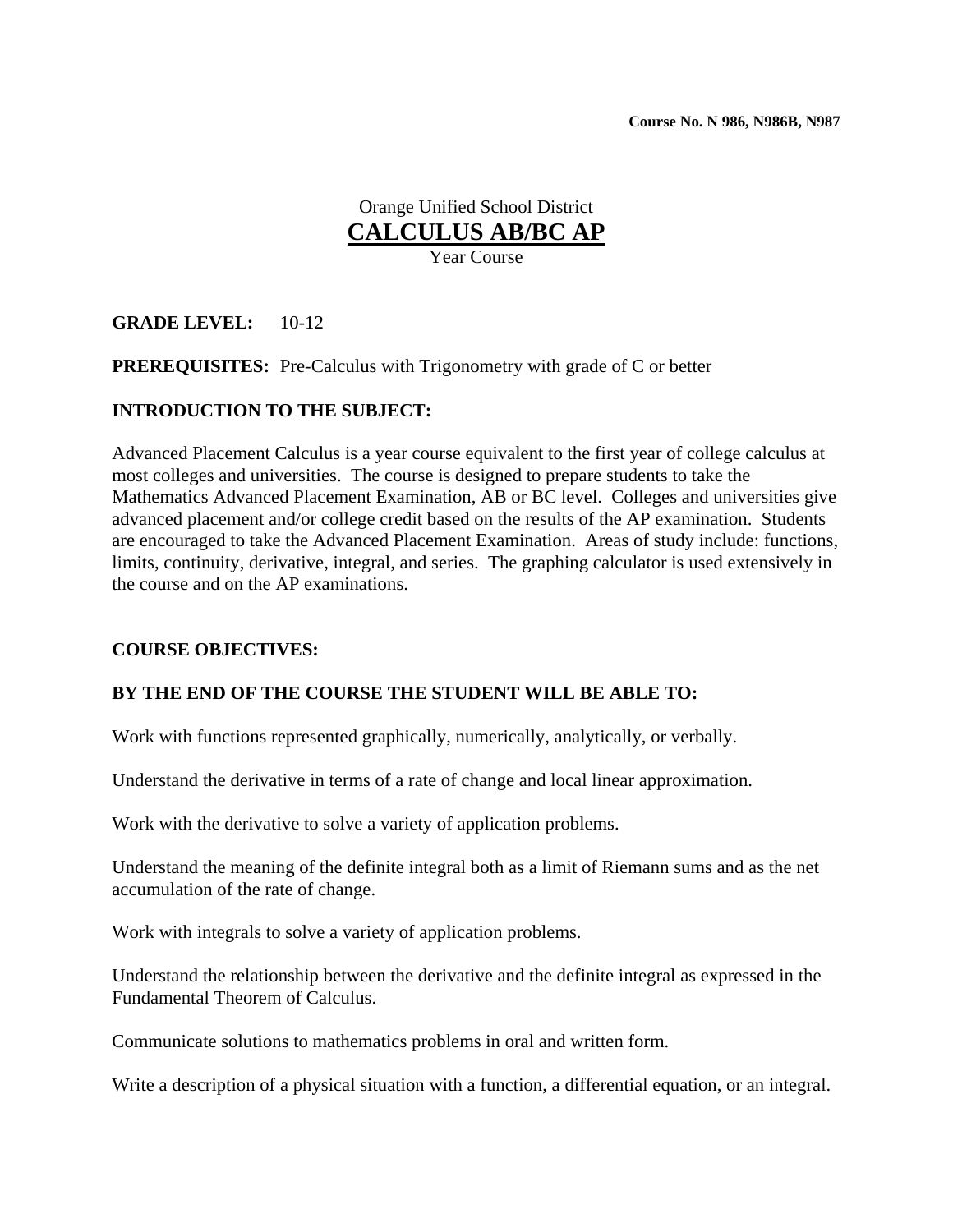Use a graphing calculator to help solve problems, experiment, interpret results, and verify conclusions.

Determine the reasonableness of solutions, including sign, size, relative accuracy, and units of measurement.

Develop an appreciation of calculus as a body of knowledge and as a human accomplishment.

# **COURSE OVERVIEW AND APPROXIMATE UNIT TIME ALLOTMENTS:**

### **FIRST SEMESTER WEEKS**

- I. Functions, Graphs, and Limits: 9
	- A. Analysis of graphs
	- B. Limits of functions (including one-sided limits)
		- 1. Calculating limits using algebra.
		- 2. Estimating limits from graphs or tables of data.
	- C. Asymptotic and unbounded behavior
		- 1. Understanding asymptotes in terms of graphical behavior.
		- 2. Describing asymptotic behavior in terms of limits involving infinity.
		- 3. Comparing relative magnitudes of functions and their rates of change. (Example: contrasting exponential, polynomial, and logarithmic growth)
	- D. Continuity as a property of functions
		- 1. Understanding continuity in terms of limits.
		- 2. Geometric understanding of graphs of continuous functions (Intermediate Value Theorem and Extreme Value Theorem).
	- E.\* Parametric, polar, and vector functions

### II. Derivatives: 9

- A. Concepts of the derivative
	- 1. Derivative defined as the limit of the different quotient.
	- 2. Relationship between differentiability and continuity.
- B. Derivative at a point
	- 1. Slope of a curve at a point. Examples are emphasized, including points at which there are vertical tangents and points at which there are no tangents.
	- 2. Tangent line to a curve at a point and local linear approximation.
	- 3. Instantaneous rate of change as the limit of average rate of change.
	- 4. Approximate rate of change from graphs and tables of values.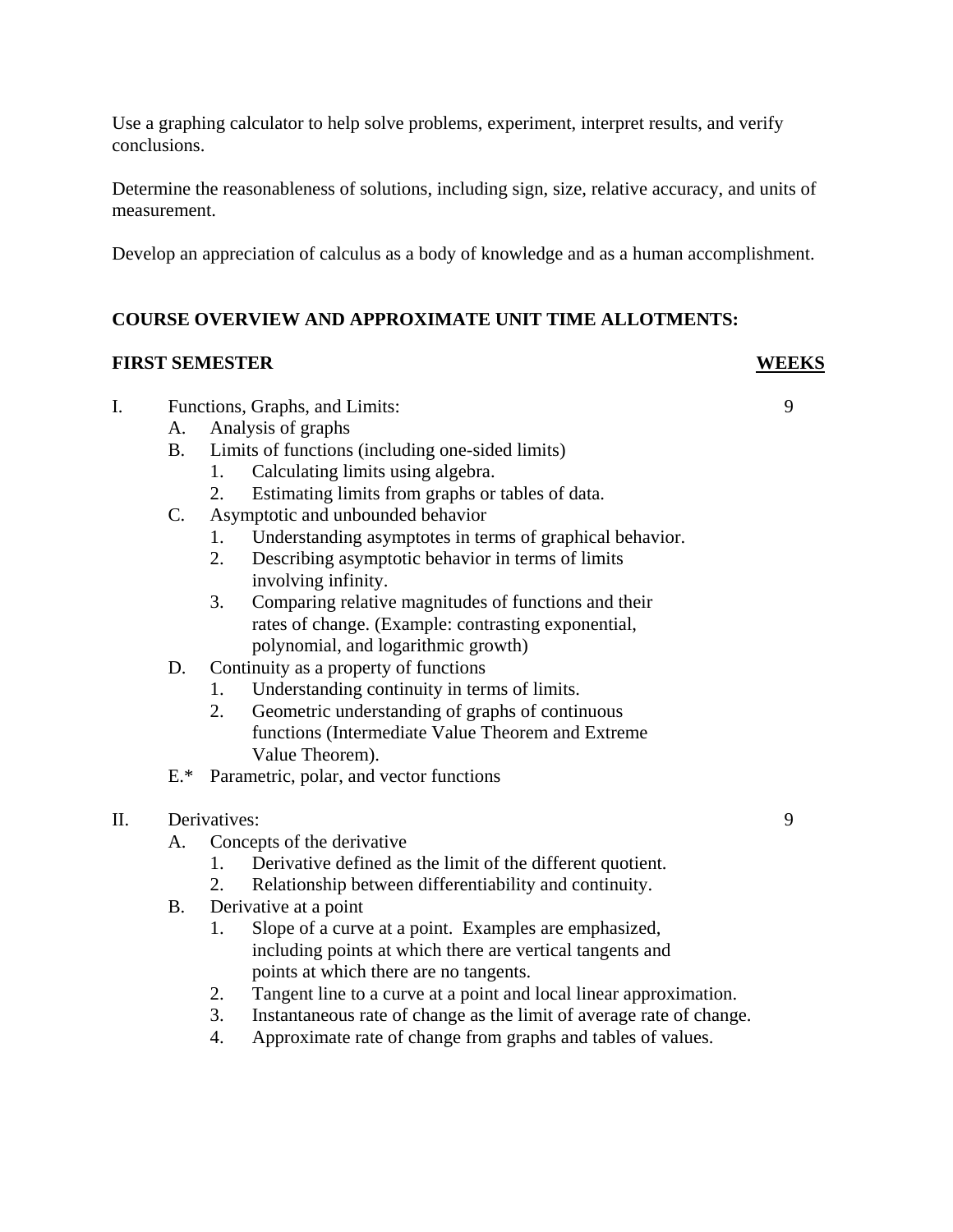Advanced Placement Calculus AB/BC Page 3

C. Derivative as a function

# **WEEKS**

- 1. Corresponding characteristics of graphs of f and f′.
- 2. Relationships between the increasing and decreasing
- behavior of f and the sign of f'.<br>3. The Mean Value Theorem and its geometric consequences.
- 4. Equations involving derivatives. Verbal descriptions are translated into equations involving derivatives and vice versa.
- D. Second derivatives
	- 1. Corresponding characteristics of the graphs of f, f′, f″.
	- 2. Relationship between the concavity of f and the sign of f″.
	- 3. Point of inflection as place where concavity changes.
- E. Applications of derivatives
	- 1. Analysis of curves, including the notions of monotonicity and concavity.
	- 2. Optimization, both absolute and relative extrema.
	- 3. Modeling rates of change, including related rates problems.
	- 4. Use of implicit differentiation to find the derivative of an inverse function.
	- 5. Interpretation of the derivative as a rate of change in varied applied contexts, including speed, velocity, and acceleration.
	- 6.\* Analysis of planar curves given in parametric form, polar form, and vector form, including velocity and acceleration vectors.
	- 7.\* Geometric interpretation of differential equations via slope fields and the relationship between slope fields and derivatives of implicitly defined functions.
	- 8.\* Numerical solutions of differential equations using Euler's method.
	- 9.\* L' Hopital's Rule and its use in determining convergence of improper integrals and series.
- F. Computation of derivatives
	- 1. Knowledge of derivatives of basic functions, including  $x<sup>r</sup>$ , exponential, logarithmic, trigonometric, and inverse trigonometric functions.
	- 2. Basic rules for the derivative of sums, products, and quotients of functions.
	- 3. Chain rule and implicit differentiation.
	- 4.\* Derivative of parametric, polar, and vector functions.

\*Topics are only on the BC level exam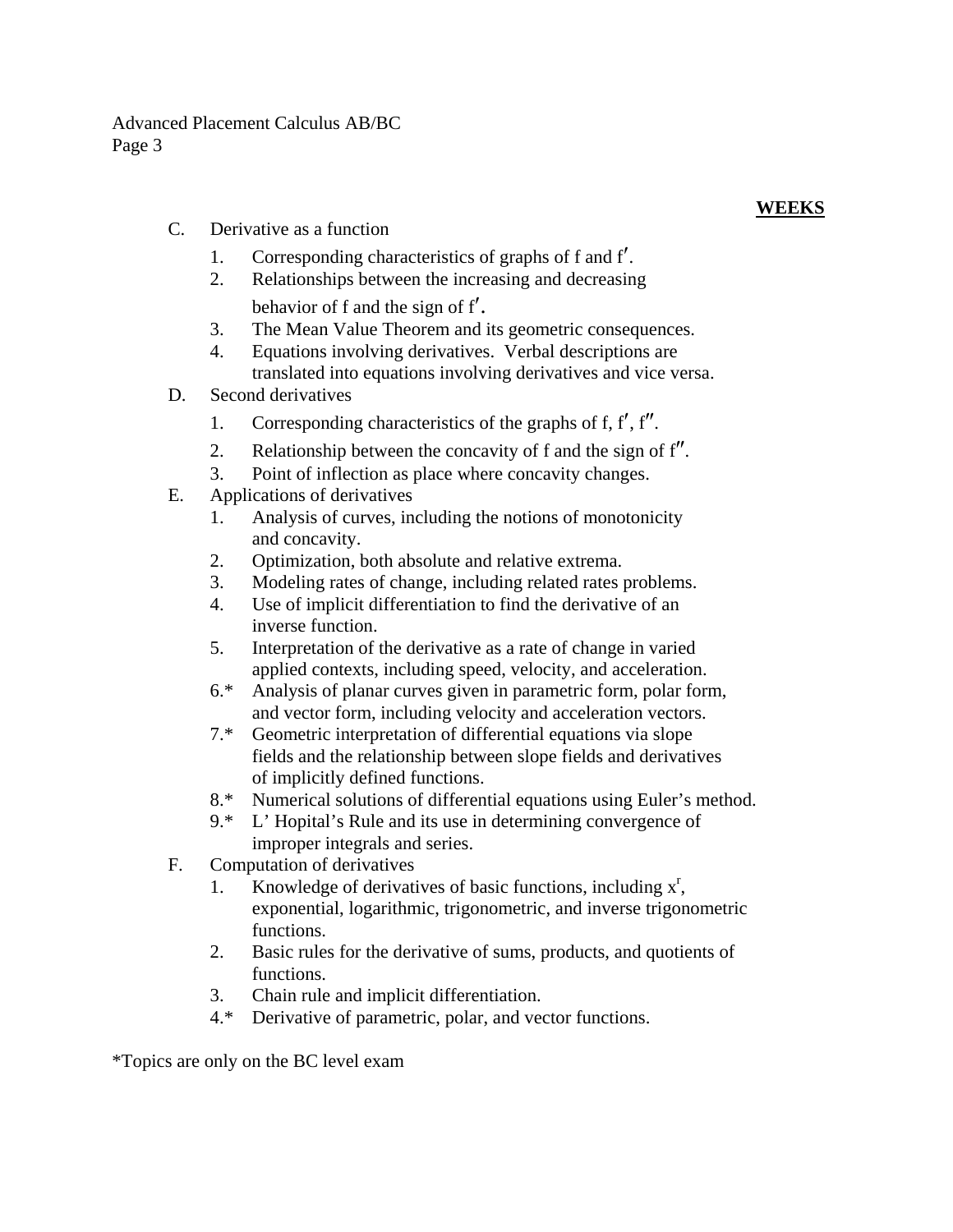Advanced Placement Calculus AB/BC Page 4

# **SECOND SEMESTER WEEKS**

# III. Integrals: 18

- A. Riemann sums
	- 1. Concept of a Riemann sum over equal subdivisions.
	- 2. Computation of Riemann sums using left, right, and midpoint evaluation points.
- B. Interpretations and properties of definite integrals
	- 1. Definite integral as a limit of Riemann sums.
	- 2. Definite integral of the rate of change of a quantity over an interval interpreted as the change of the quantity over the interval:  $\int_a^b f'(x)dx = f(b) - f(a)$ .
	- 3. Basic properties of definite integrals. (For example, additivity and linearity.)
- C. Applications of integrals
	- 1. Area of a region under a curve.
	- 2. Volume of a solid with known cross sections.
	- 3. Average value of a function.
	- 4. Distance traveled by a particle along a line.
	- 5.\* Length of a curve (including a curve given in parametric form).
	- 6.\* Area of a region bounded by polar curve.
- D. Fundamental Theorem of Calculus
	- 1. Use of the Fundamental Theorem to evaluate definite integrals.
	- 2. Use of the Fundamental Theorem to represent a particular antiderivative, and the analytical and graphical analysis of functions so defined.
- E. Techniques of antidifferentiation
	- 1. Antiderivatives following directly from derivatives of basic functions.
	- 2. Antiderivatives by substitution of variables (including change of limits for definite integrals).
	- 3.\* Antiderivative by parts and simple partial fractions (non repeating linear factors only).
	- 4.\* Improper integrals (as limits of definite integrals).
- F. Applications of antidifferentiation
	- 1. Finding specific antiderivative using initial conditions, including applications to motion along a line.
	- 2. Solving separable differential equations and using them in modeling. In particular, studying the equation  $y' = ky$  and exponential growth.